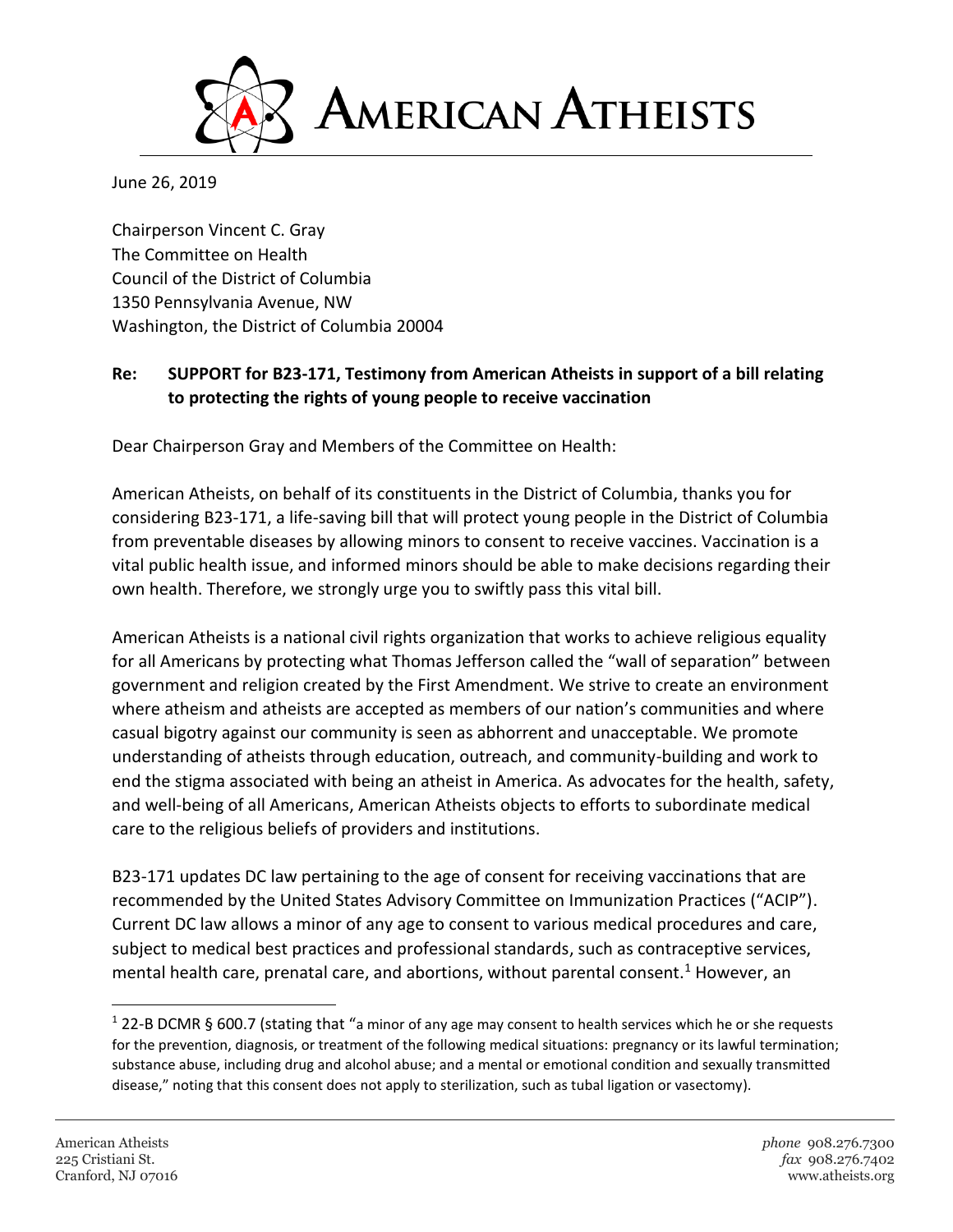individual must be 18 years or older to consent to receive immunization. Otherwise, a parent or guardian makes this decision on their behalf. This bill would extend already existing medical autonomy practices to immunization for mature minors, allowing them to make medical decisions in their own interest regarding vaccination based on the associated benefits and risks.

B23-171 puts in place appropriate safeguards on a minor's autonomy over immunization decisions. This legislation extends only to those vaccinations recommended by ACIP. It further limits which minors have the authority to make these decisions based on the informed consent standard. These are appropriate limitations on a minor's medical authority, and they allow only informed minors to independently make these medical decisions.

Preventing minors from making immunization decisions for their own bodies puts young people at significant risk for contracting debilitating and potentially deadly infectious diseases. Young people who do not receive immunizations are more than 35 times more likely to contract measles<sup>2</sup> and nearly 6 times more likely to contract pertussis (whooping cough),<sup>3</sup> compared to those who are immunized. Parents who decide against vaccinations put their child, as well as many others who are too young to be vaccinated or who cannot be vaccinated due to a medical condition, at severe risk.

In allowing this amendment to give minors the right to consent to immunization, B23-171 gives young people authority over their own bodies and the right to make informed vaccine-related decisions themselves. Successful population immunity to disease depends upon a significant level of vaccination, as high as 95% for some diseases.<sup>4</sup> Because some people are unable to receive vaccination for medical reasons, it is therefore inappropriate and dangerous to allow for arbitrary compliance by the rest of the population. This is the reason that every state has laws requiring immunization to attend public school. Allowing minors to consent to vaccinations would limit the number of unvaccinated individuals and preserve public health.

Due to the refusal of parents to vaccinate their children, immunization rates are generally falling and leaving the public susceptible to disease. Minors in the District of Columbia are particularly susceptible to preventable diseases because of the touristic nature of the city. In 2017, DC received 22.8 million visitors, so the potential of coming into contact with an unvaccinated individual is elevated compared to other areas of the country.<sup>5</sup> Especially given

 $\overline{\phantom{a}}$ 

<sup>2</sup> Salmon DA, Haber M, Gangarosa EJ, Phillips L, Smith NJ, Chen RT. (1999). *Health consequences of religious and philosophical exemptions from immunization laws: individual and societal risk of measles*. JAMA. 1999;282:47-53. 3 Feikin DR, Lezotte DC, Hamman RF, Salmon DA, Chen RT, and Hoffman RE. (2007). *Individual and Community Risks of Measles and Pertussis Associated With Personal Exemptions to Immunization*. JAMA 2007;284:3145-3150. 4 Salathe, Marcel. (Feb. 3, 2015). *Why a few unvaccinated children are an even bigger threat than you think*. Washington Post. Available at [https://www.washingtonpost.com/posteverything/wp/2015/02/03/why-a-few](https://www.washingtonpost.com/posteverything/wp/2015/02/03/why-a-few-unvaccinated-children-are-an-even-bigger-threat-than-you-think/?utm_term=.69e466010275)[unvaccinated-children-are-an-even-bigger-threat-than-you-think/?utm\\_term=.69e466010275.](https://www.washingtonpost.com/posteverything/wp/2015/02/03/why-a-few-unvaccinated-children-are-an-even-bigger-threat-than-you-think/?utm_term=.69e466010275)

<sup>5</sup> Destination DC, *Washington, DC Visitation and Impact (2017)*. Available at [https://washington](https://washington-org.s3.amazonaws.com/s3fs-public/2017_visitor_fact_sheet.pdf)[org.s3.amazonaws.com/s3fs-public/2017\\_visitor\\_fact\\_sheet.pdf.](https://washington-org.s3.amazonaws.com/s3fs-public/2017_visitor_fact_sheet.pdf)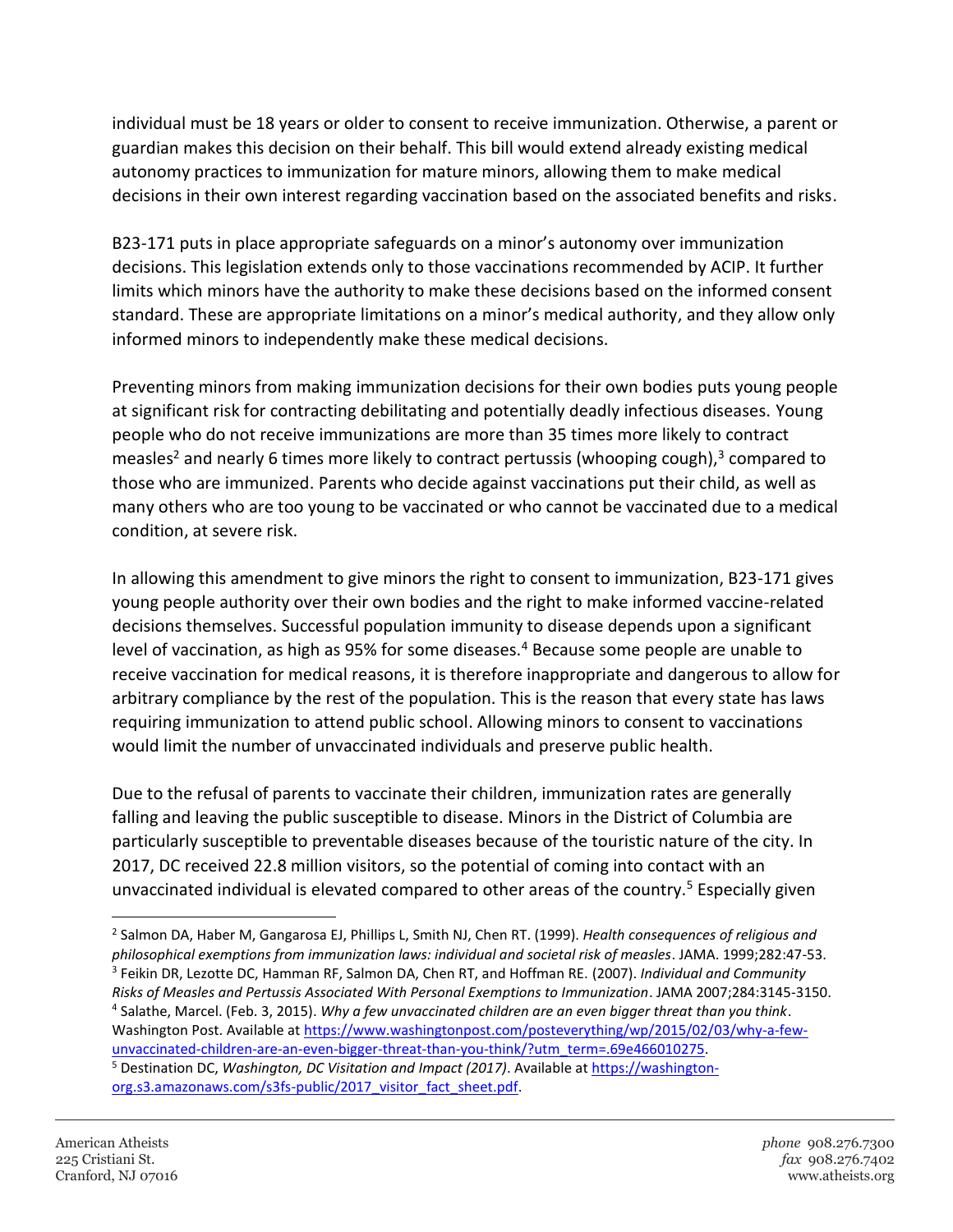this heightened risk, DC minors should not be put at risk because their parents are unwilling to vaccinate.

History illustrates that outbreaks often occur in communities that are unsupportive of vaccination. For example, measles is a vaccine-preventable disease that has plagued multiple religious communities known to be either hesitant to vaccinate or completely against vaccination.<sup>6</sup> However, lawmakers have a responsibility to protect all youth. No young person should be subject to harm or illness based on the misguided beliefs of their caretakers or their classmates.

Minors already have the right to make decisions on other medical procedures and care, thus it is only fitting that they also have the right to choose to protect themselves against preventable diseases. Twenty-five states and DC give minors authority to consent to contraceptive services. Twenty-seven states and DC authorize a pregnant minor to obtain care and services without parental consent or notification. All 50 states and DC allow minors to consent to testing and treatment for STDs. Forty-four states and DC authorize a minor with substance-abuse to consent to confidential counseling and medical care. And twenty states and DC give minors the authority to consent to outpatient mental health services.<sup>7</sup>

Further, the Supreme Court of the United States has consistently held that preventing a minor's access to medical services such as abortion or contraceptives violates their right to privacy.<sup>8</sup> The same hold true for vaccination, which are too frequently denied to young people based on the religious beliefs of their parents or guardians. The Supreme Court has clarified that "[t]he right to practice religion freely does not include liberty to expose the community or child communicable disease, or the latter to ill health or death…. Parents may be free to become martyrs themselves. But it does not follow they are free, in identical circumstances, to make martyrs of their children before they reached the age of full and legal discretion when they can make that choice for themselves."<sup>9</sup> The gradual expansion of minors' authority over their own health care follows the jurisprudence of the Supreme Court and the nationwide trend toward minor medical autonomy.

 $\overline{\phantom{a}}$ 

<sup>6</sup> *See, e.g.,* Genes, N. (June 20, 2006). *Measles in Boston: Collision of Church and State, Science and Journalism*. Medgadget. Available at [http://medgadget.com/2006/06/measles\\_in\\_bost.html;](http://medgadget.com/2006/06/measles_in_bost.html) WebMD. (August 1, 2006). *Vaccination Fear Causes Measles Spate*. CBS News. Available at [http://www.cbsnews.com/2100-500368\\_162-](http://www.cbsnews.com/2100-500368_162-%201857987.html) [1857987.html.](http://www.cbsnews.com/2100-500368_162-%201857987.html)

<sup>7</sup> Heather D. Boonstra & Elizabeth Nash (2000). *Minors and the Right to Consent to Health Care*. Guttmacher Institute.

<sup>8</sup> *See, e.g., Carey v. Population Services, Intern.*, 431 U.S. 678 (2010); *H.L. v. Matheson*, 450 U.S. 398 (1981); *Hodgson v. Minnesota*, 497 U.S. 417 (1990); *Ohio v. Akron Center for Reproductive Health*, 497 U.S. 502 (1990). <sup>9</sup> *Prince v. Massachusetts*, 321 U.S. 158 (1944).